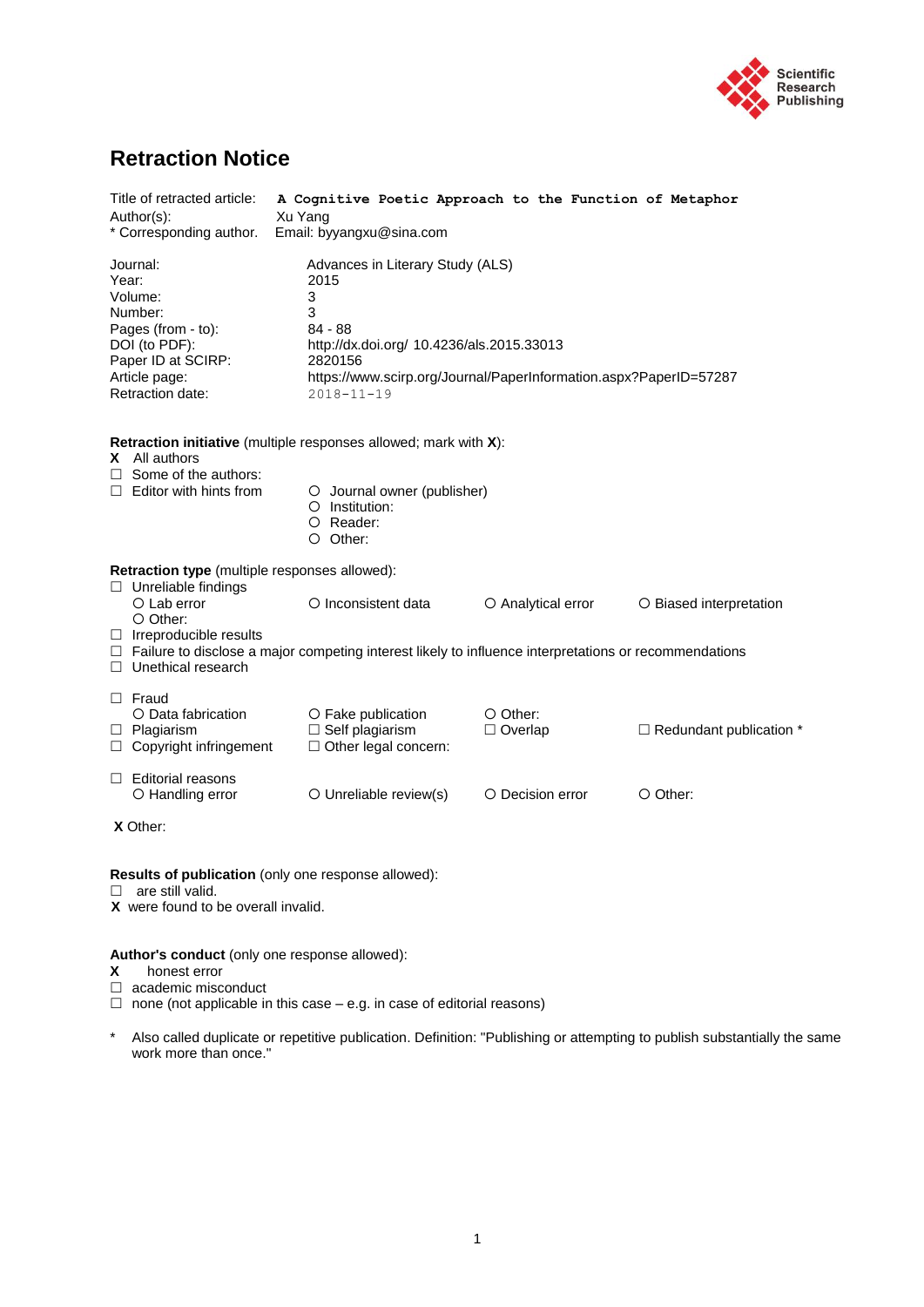

Correction: Date(YYYY-MM-DD):none Link:

#### **Comment: The paper does not meet the standards of "Advances in Literary Study".**

This article has been retracted to straighten the academic record. In making this decision the Editorial Board follows [COPE's Retraction Guidelines.](http://publicationethics.org/files/retraction%20guidelines.pdf) Aim is to promote the circulation of scientific research by offering an ideal research publication platform with due consideration of internationally accepted standards on publication ethics. The Editorial Board would like to extend its sincere apologies for any inconvenience this retraction may have caused.

The [full retraction notice](http://file.scirp.org/pdf/JMP_2016062014172156.pdf) in PDF is preceding the original paper, which is marked "RETRACTED".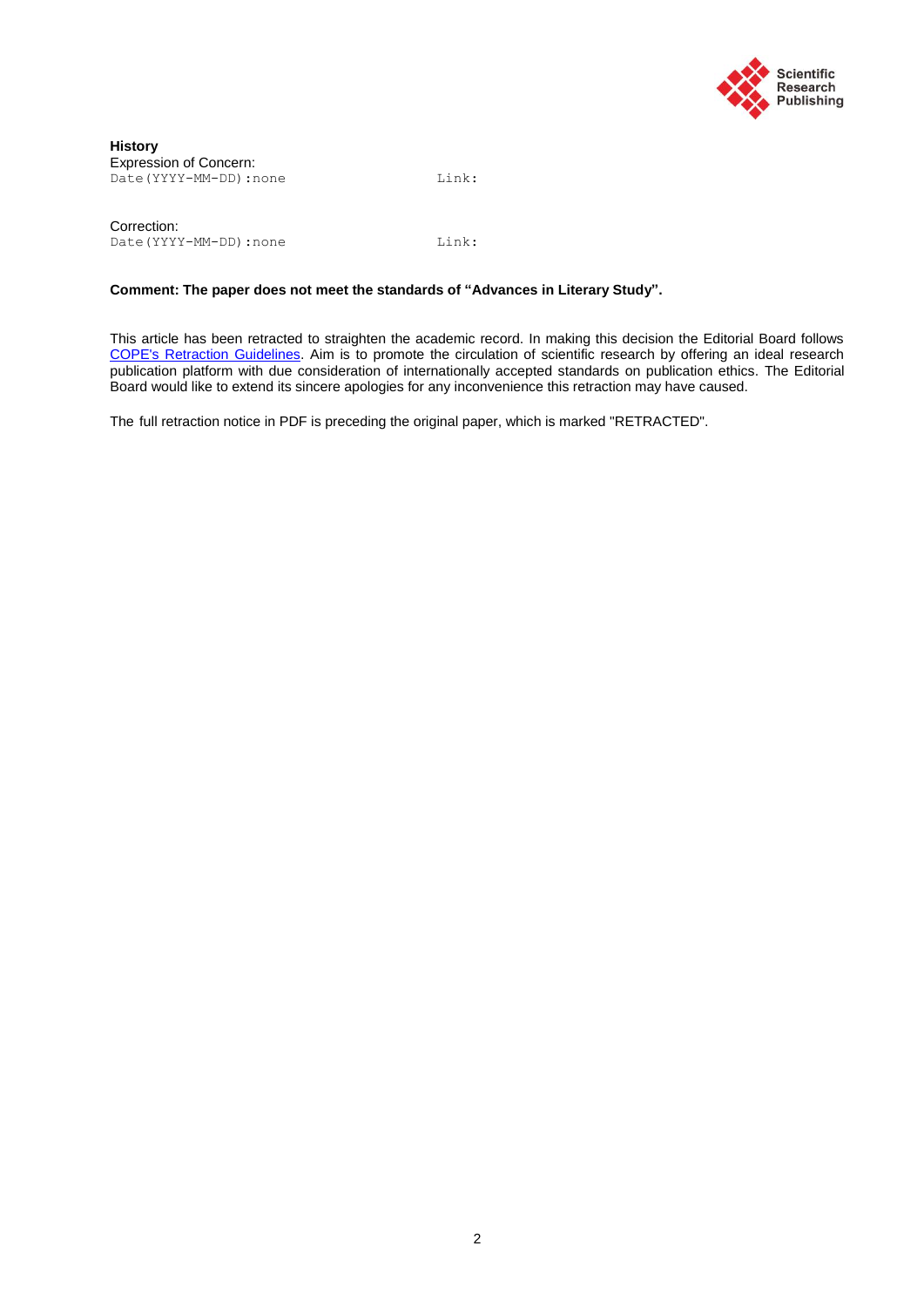

# **A Cognitive Poetic Approach to the Function of Metaphor**

## **Xu Yang**

School of International Studies, Southwest University, Chongqing, China Email: byyangxu@sina.com

Received 22 May 2015; accepted 14 June 2015; published 19 June 2015

Copyright © 2015 by author and Scientific Research Publishing Inc. This work is licensed under the Creative Commons Attribution International License (CC BY). http://creativecommons.org/licenses/by/4.0/

## **Abstract**

**Metaphor is not just a rhetorical device, but an issue of conceptualization in cognitive linguistics. Based on the cognitive theory of metaphor, this research attempts to analyze the two poetic texts and their expression of functions. Metaphor functions are not only as ornaments but also as the**  poet's conceptualization and cognitive means. Poetical metaphor has the rhetoric function be**cause it offers the advantage of being at once expressive, compact and vivid. Cognitive function and aesthetic function of poetical metaphor make poetry convey the truth and the beauty.**  Xu Yang<br>
Studies Southwest University, Chongqing, China<br>
Studies University Chongqing, China<br>
Email: byvangxu@sina.com<br>
Received 22 May 2015 is vauthor and Scientific Research Publishing Inc.<br>
This work is license under th

## **Keywords**

**Metaphor, Conceptualization Metaphor, Cognitive Poetic, Metaphor Function**

## **1**duction

traditional rhetorical viewpoint regards a metaphor as an art of verbal persuasion and a substitution of words when it is paraphrased into a non-metaphorical expression by means of analogy between the substitution word and the word being substituted. Therefore, metaphor is considered to be an ornament of language which conveys no new information. It is said that poetic language is beyond ordinary language that it is something different, special, with extraordinary tools and techniques like metaphor and metonymy, instrument beyond the reach of someone who just talks [\(Lakoff & Turner, 1989\).](#page-6-0)

Metaphor as a regular term in cognitive linguistics, it involves a totally different interpretation. Metaphor is generally defined as a tool so ordinary that we use it unconsciously and automatically. It is suggested that metaphor is essentially an issue of conceptualization in cognitive linguistics [\(Hiraga, 2005\).](#page-6-0) Therefore, a cognitive approach tometaphor comes out and Lakoff and Johnson's book *Metaphors We Live By* in1980 marks its beginning. Lakoff's metaphor theory differs from the traditional metaphor views. It is revolutionary in many aspects. Such viewpoint is supported by Lakoff & Johnson (1987), [Lee \(2001\),](#page-6-0) and so on.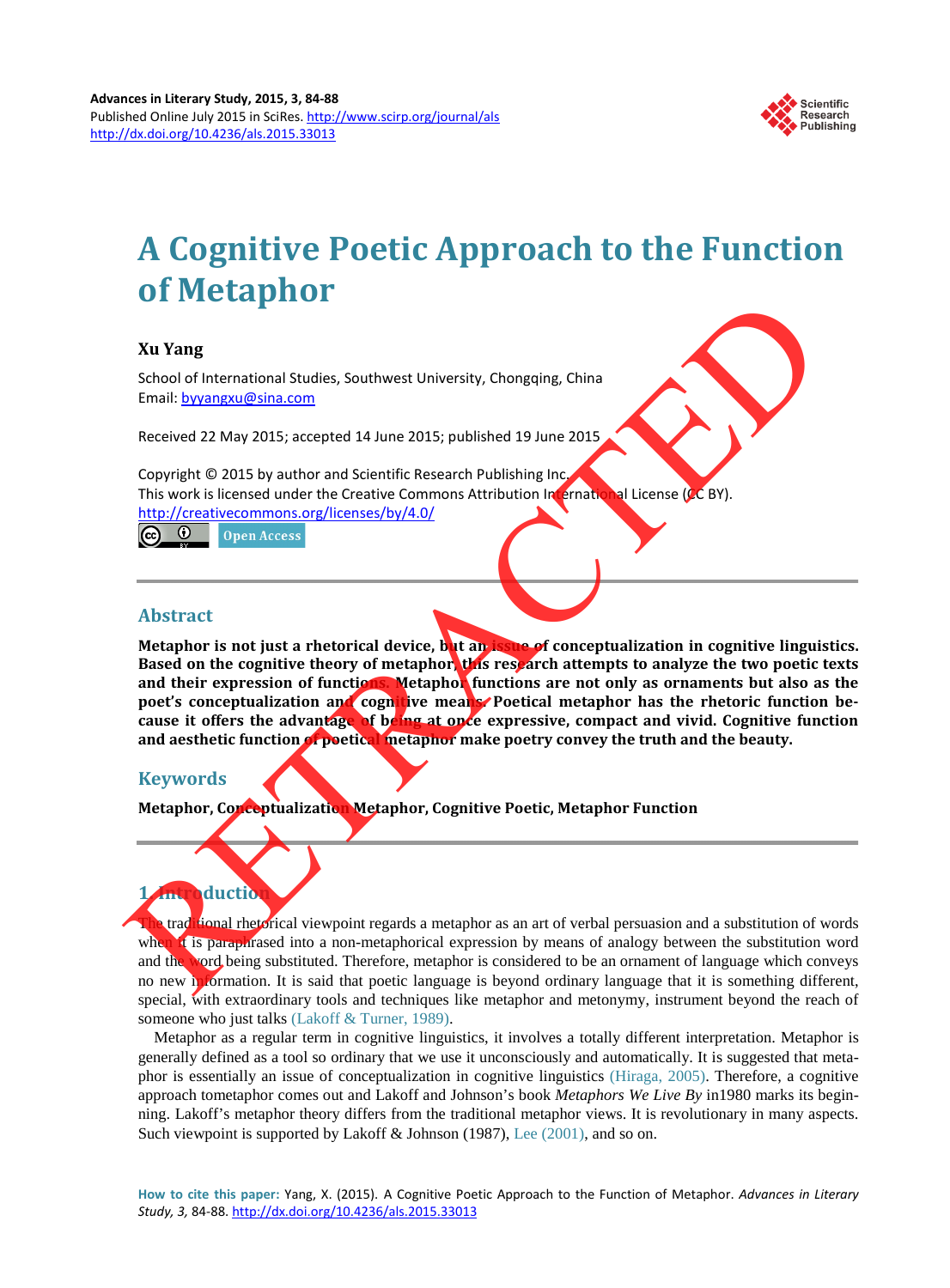Metaphor can be defined as "mapping cross conceptual domain" in which "the schemata structure of the source domain is projected onto the target domain in a way that is consistent with inherent target domain structure" [\(Lakoff, 1993: 245\).](#page-6-0) Based on the cognitive theory of metaphor, the poetic texts are analyzed in the framework of cognitive poetic. It is claimed that the basic conceptual metaphors which underlie everyday expressions also underlie many of the poetic metaphors that they serve in part to give power to the poetic metaphor. In other words, the poetic metaphor is a non-conventional use of conventional metaphor. [Lakoff & Turner \(1989:](#page-6-0) [67-72\)](#page-6-0) suggested that the ways in which poets aimed at poetic effects from conventional cognitive metaphor. Thus, four techniques are proposed in the following: extending a conventional metaphor in a novel way, elaborating the image-schemas by filling special or unusual cases, questioning the limitation of conventional metaphors and offering a new one, and forming composite metaphors by the non-conventional combination of multiple conventional metaphors for a given target domain. These techniques, which use conventional metaphors in special and non-automatic ways, make poetic metaphor noticeable and memorable. Poets by their non-conventional use of metaphors, lead their readers beyond the bounds of ordinary modes of thoughts. This research makes an attempt to elucidate how a poem can be analyzed in term of the conceptual metaphors.

### **2. The Relation between Metaphor and Poetry**

It is accepted without doubt that there is an intimate relationship between poems and metaphors. Some scholars assumed that metaphor is the vital principle of poetry and the glory of the poet. Others argued that the mind of a poet is a set of metaphorical syntax, and metaphor is the announcer of the nature, and the essence of the poetry. Generally speaking, Aristotle (1954) has revealed some universal laws of metaphors, in his pioneering work *Rhetoric and Poetic*. A writer once promulgated that we may confront many beautiful expressions and metaphors in our daily life, which had far away their beauty with the time goes by and faded their brightness as the overuse of them. It is true that no one could prevent a wise man from enjoying the merits of these words, and nothing could depreciate the brilliance of the ancient writers who had provided a great amount of wonderful choices of words. rating the image-schemal by filling special or nusual cases, questioning the limitation of conventional capacity<br>phors and offering a new one, and forming composite metaphors by the non-conventional composite<br>special and

Metaphor has been paid rather more attention from literary theory, philosophy and cognitive psychology than from linguistics or applied linguistics. In the domain of cognitive linguists, metaphor is not just a surface ornamentation of language but a phenomenon of human thought process. Cognitive linguistics has shifted the focus of attention from metaphor in language to metaphor in the mind, or conceptual metaphor. Hence, when addressing poetical metaphor or metaphor used in poetry, we investigate more it from the cognitive perspective, not only the use of language, but also the conceptualization of language.

## **3. The Functions of Poetic Metaphor**

Great poets can speak to us in that they use the modes of thought everyone possesses. Employing the capacities we share, poets can illuminate our experience, explore the consequences of our beliefs, challenge the way we think, and criticizes our ideologies (Lakoff & Turner, 1989). Further, Lakoff & Turner suggest that the following significant functions of metaphor  $(1989: 64-65)$ :

1) The power to structure. Metaphorical mapping allow us to impart to a concept structure which is not there independent of the metaphor.

2) The power of options. Schemas are very general, as they must be to cover the range of possible instantiath.

3) The power of reason. Metaphors allow us to borrow patterns of inference from the source domain to use in reasoning about some target domain.

4) The power of evaluation. We not only import entities and structure from the source domain to the target domain, we also carry over the way we evaluate the entities in the source domain.

5) The power of being there. The very existence and availability of conventional conceptual metaphor makes them powerful as conceptual and expressive tools

Metaphor in poetry is multi-level and has particular characteristics in addition to the semantic features of ordinary metaphor such as literal contradiction, fuzziness, directionality, etc. There are also some features or functions suggested, such as creativeness, inexhaustibility, and coherence.

Firstly, as for creativeness, poetic metaphor may occur in texts like newspaper writings, spoken discourses, novelor some others, but it occurs at random. Poetical metaphor is nearly poetic metaphor on some level or other.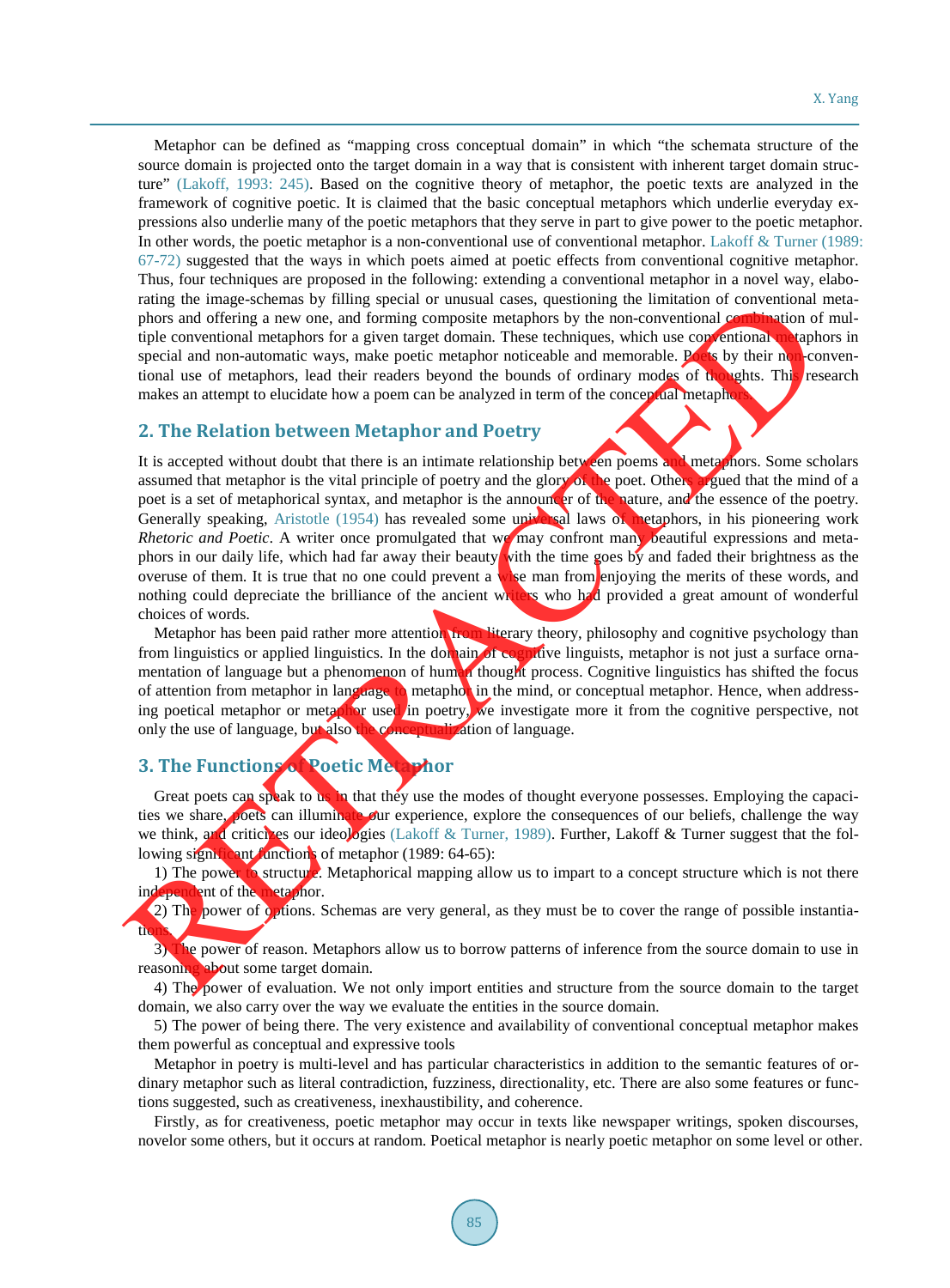Poetic metaphor is the sign of the style of poetry. A poem is nothing if not creative. Apoem is regarded as insightful or perceptive poem only if with creative or original metaphor which makes it fresh and intriguing. Creativeness is the unclear and crucial feature of poetical metaphor.

Now, Ezra Pound's *In a Station of the Metro* will be evoked as an example:

#### **In a Station of the Metro**

*The apparition of these faces in the crowd*; *Petals on a wet*, *black bough.*

Imagery in poetry is a word or sequence of words that refers to any sensory experience. The poem is written by Pound after he emerged from a Paris subway. It had been raining that day. When he emerged from the underground subway, he saw the beautiful faces. The experience motivated him to write the poem. Pound wrote a thirty-line poem and destroyed it, and months later made a poem half that length; a year later he made the hokku-like sentence. This little poem is a metaphorical pairing of two images. Through this creative metaphor, the poet denoted his sensory experience. And by using concrete particulars, it sure the reader's imaginations. Secondly, inexhaustibility refers to readers' inexhaustible understanding of poems. The inexhaustibility of poetical metaphor is closely related to its ambiguity. Thirdly, it is about coherence. The contemporary text linguistics holds that cohesion and coherence care the two basic necessities to structure conversations. The former refers to the consistency of form, and the latter refers to the consistency of content. A poem is an integrated system, whose lines or stanzas interact harmoniously and systematically. Once a metaphoric subject is chosen, the whole text should be extended around the central concept. Once a metaphoric subject is chosen, the whole text should be extended around the central concept. A genuine poet always keeps coherence in his mind and coherence is the essential feature of poetical metaphor. I magery in poetry is a word or sequence of words that refers to any sensory experience. [T](#page-6-0)he space of the measure of the measure of the measure of the measure of the measure of the measure of the measure of the measure of

Therefore, poems cannot live without metaphor because so many functions metaphor can create in a poem, and it is metaphor that makes a poem as vivid as a reflection of actual life. The two poems *In a Station of the Metro* and *The Road Not Taken* reflect the common realization of images, focusing on the interaction between objectivity and subjectivity and depending on the physical experience and cognition in real life. The images of expression in the two poems agree with the main ideas advocated by Lakoff and Johnson. Lakoff and Johnson pointed out that metaphor is pervasive in everyday life, not just in language but in thought and action. Our ordinary conceptual system based on which we think and actis fundamentally metaphorical in nature.

## **4. The Conceptual Metaphors in Poems**

Lakoff & Johnson (1980) suggested that the traditional metaphor is a device of the poetic imagination and the rhetorical flourish a matter of extraordinary rather than ordinary language. And even metaphor is typically viewed as characteristic of language alone, a matter of words rather than thought or action. Nowadays, the study of metaphor has moved from primarily literary area to the realms of psychology, linguistics and cognitive science. As **cognitive scientists** have learned more about human conceptual systems, the essential role played by metaphorical thought has become more evident. In other words, the cognitive view distinguishes the traditional metaphor theories from conceptual metaphor theory. Metaphor is the omnipresent principle of language, and not only a language phenomenon but also a way of human thinking. It is pervasive in language and thought in eve-Nay life, and even in the precise language for science.

## **A Case Study of Robert Frost's** *The Road Not Taken*

Poems cannot live out of metaphor, and it is metaphor that makes a poem as vivid as a reflection of actual life. The following poem written by *Robert Frost* is favored by most linguists in order for elucidating cognitive metaphors. Here it is invoked as a sample for a brief view how a poem is likely to be analyzed in terms of cognitive metaphorical devices. As is shown as follows:

#### *The Road Not Taken*

*Two roads diverged in a yellow wood*, *And sorry I could not travel both And be one traveler*, *long I stood*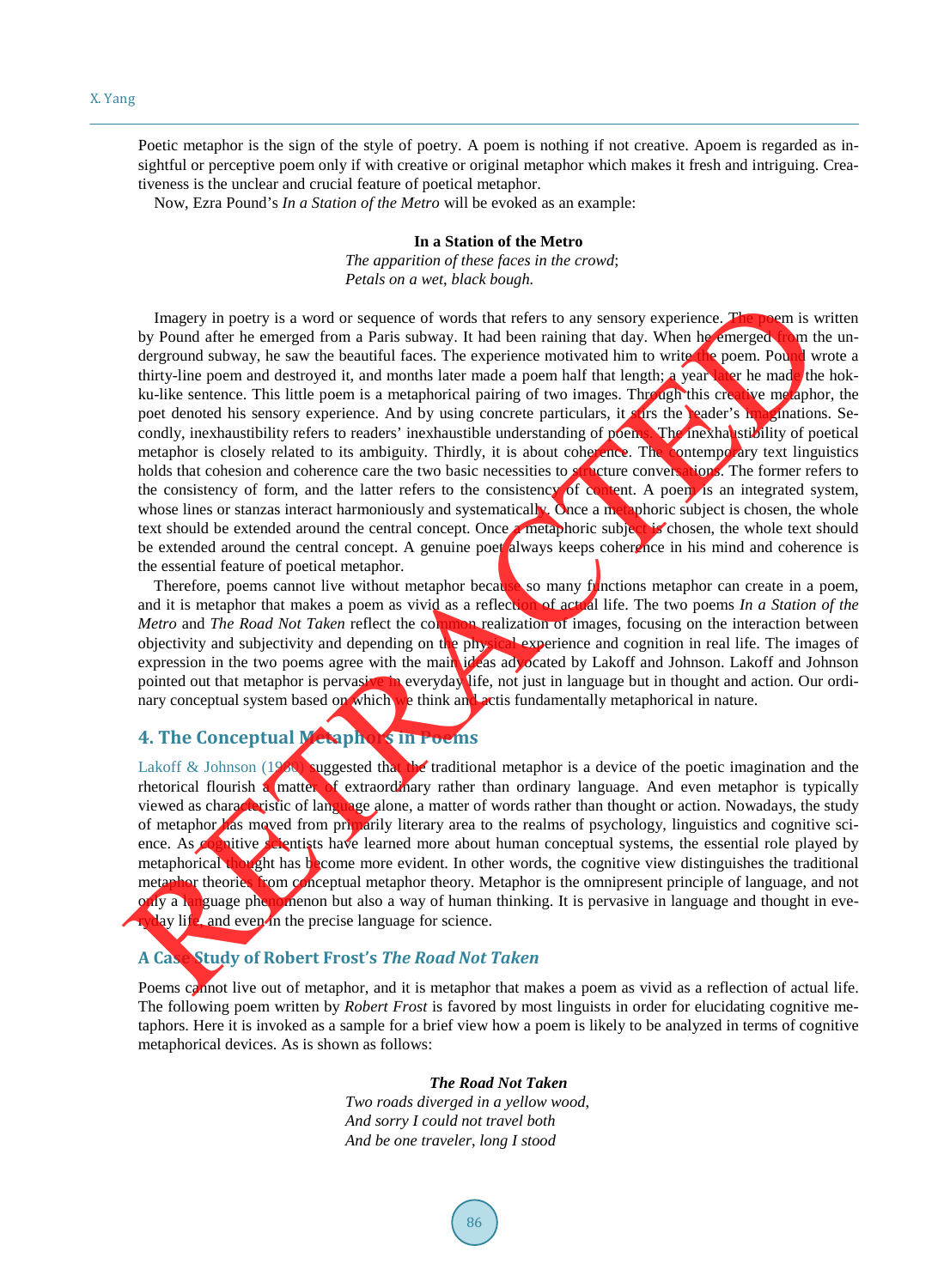*And looked down one as far as I could To where it bent in the undergrowth*; *Then took the other*, *as just as fair*, *And having perhaps the better claim*, *Because it was grassy and wanted wear*; *Though as for that*, *the passing there Had worn them really about the same*, *And both that morning equally lay In leaves no step had trodden black. Oh*,*I kept the first for anther day! Yet knowing how way leads on to way*, *I doubted if I should ever come back. I shall be telling this with a sigh Somewhere ages and ages hence: Two roads diverged in a wood*, *and I… I took the one less traveled by*, *And that has made the difference.*

This poem can be analyzed in terms of its conceptual metaphors. There are so many words, such as *travel*, *traveler*, *tread*, *come back*, and etc. which are utilized metaphorically based on the similarities between life and a journey. Therefore, we can reach the conclusion that the core metaphor of the poem is LIFE IS A JOURNEY.

It is well known that a journey has its beginning and its ending as a person's life when starts with birth and finishes with death. Everyone is equal to this natural law no matter you are a king or even a beggar. In the journey, we are certain to be faced with *two roads* but we could not travel both at the same time, if we choose one, which means we cannot take the other at the same time and it is the same with one's life. We may have two or more choices at times during our life, however, once we choose to live in a certain way, we exclude the possibility of others. And when we travel in one way and leave the road not taken for another day, and we will never know whether that road not taken is good or not and doubt edity should ever come back. Similarly, to one's life, we may feel regretful to the chances lost during the life. Besides, there are other similarities between life and journey. Before we take a journey, we must make a detailed plan so that we can reach the destination easily and effectively, or we may waste some time. Meanwhile, when we meet difficulty, we must overcome it, otherwise, we cannot even finish our journey. In order to live a colorful and meaningful life, we must plan our life carefully and persist in working hard or the goal of our lives cannot be achieve at all. Evan & Green has concludes a mapping of LOVE IS A JOURNEY. As is illustrated in the following (Evan & Green, 2006: 295) (**Table 1**). In the case of the plane and strong has the other and tractation by the strategy in the term of the content of the strategy of the strategy in the strategy of the strategy of the strategy of the strategy of the strategy o

Based on the argumentation that we have listed above, a corollary is that we can understand abstract things, that is, the target domain (life) in terms of metaphorical mapping from the source domain (journey) based on direct physical and social experiences. The examples illustrate show that we conceptualize *life* in terms of *journey*. There are a lot of concepts in our heads that govern our thought processes and everyday functioning, and they are not just matters of the intellect. Our concepts structure what we perceive, how we get around in the world, how we deal with our daily lives and how we relate to other people. Our conceptual system thus plays a central

<span id="page-5-0"></span>

| ble 1.<br>the mapping of love is a journey. |               |                            |
|---------------------------------------------|---------------|----------------------------|
| Source: journey                             | Mappings      | Target: love               |
| Travellers                                  | $\rightarrow$ | Lovers                     |
| Vehicle                                     |               | Love relationship          |
| Journey                                     |               | events in the relationship |
| Distance covered                            |               | Process made               |
| Obstacles encountered                       |               | Difficulties experience    |
| Decision about direction                    |               | Choice about what to do    |
| Destination of the journey                  |               | Goals of the relationship  |